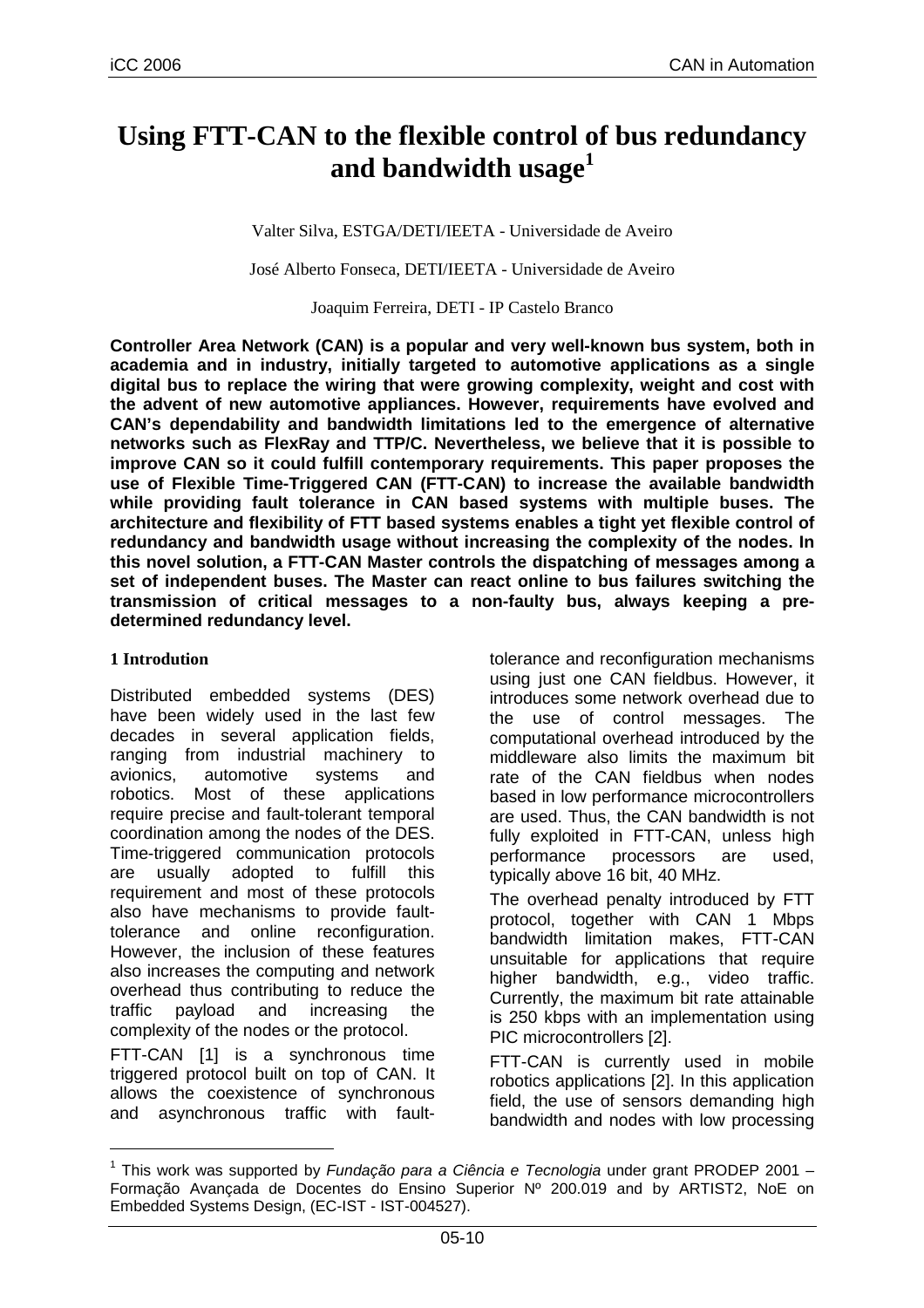power controllers is common. A preliminary study of the bandwidth usage of sensors in autonomous mobile robots is presented in [3]. Some examples of robots with sensors demanding high bandwidth can be found there. In [4], a sonar sensor, used for navigation, uses almost all the bandwidth of the CAN fieldbus. Other frequently used sensors in robotics are video cameras which also have high bandwidth requirements.

Systems like TTP/C [5] and FlexRay [6] provide dependability for safety critical applications by using a redundant communications medium where redundant messages are transmitted. In these systems the redundant bus can also be used to increase the available bandwidth by enabling the transmission of nonredundant traffic in the redundant buses. However, these systems have just one redundant bus with static offline message scheduling.

Recent work by Pimentel [7] proposes redundant CAN-based systems with redundant buses, interfaces, ECUs (Electronic Control Units) and message transmission. A simplified middleware interfaces with the application, taking care of the redundant message transmission and of selecting one of the redundant messages received. An example of a steering by wire system [8] is used for demonstration purposes. This solution, however, does not increase the total available bandwidth. In this paper we propose to take advantage of FTT-CAN flexibility and synchronization properties, to combine fault-tolerance with bandwidth increase. This is done by using N redundant buses in which the traffic is scheduled on-line by a FTT-CAN Master. Depending on the application, it is possible and easy to implement features that contribute to manage fault-tolerance and bandwidth usage such as to control redundant transmission of critical messages, to react to bus failures keeping a K-level redundancy, to use the available buses in the absence of failures to transmit non-critical traffic, to switch online to degraded operation modes in the presence of bus failures. This is done with a limited increase in the complexity of the FTT-CAN Master and a very slight increase in the complexity of the Stations (also know as slaves). It should be noticed that, although this proposal increases the responsibility of FTT-Masters in what concerns fault-tolerance management, they have already been object of extensive work concerning their own dependability [9]. Thus, the proposed solution relies in components which are rather robust from the dependability point of view.

This paper is a follow-up of the work presented in [15] and presents a solution to implementation the master node using a desktop computer with a PCI CAN board.

The rest of the paper is organized as follows:

In the next section the FTT-CAN paradigm is briefly presented and discussed. In section 3 the problem of FTT-CAN bandwidth limitation is presented and in section 4 a solution for this problem is presented. In section 5, techniques for dispatching trigger messages are discussed based on previous approaches. In section 6 the master implementation using a PC with a PCI-CAN board is discussed. Finally, the paper ends with conclusion section.

# **2 FTT-CAN brief presentation**

The FTT-CAN protocol (Flexible Time-Triggered communication on CAN) [1] has been developed with the main purpose of combining a high level of operational flexibility with timeliness guarantees. It uses the dual-phase elementary cycle concept for isolated time and eventtriggered communication. The timetriggered traffic is scheduled on-line and centrally in a particular node called a master, facilitating on-line admission control of requests, thus being managed in a flexible way, under guaranteed timeliness. The protocol relies on a relaxed master-slave medium access control in which the same master message triggers the transmission of messages in several slaves simultaneously (master/multi-slave). The eventual collisions between slaves' messages are handled by the native distributed arbitration of CAN.

The next figure depicts the general architecture of the system. Note that more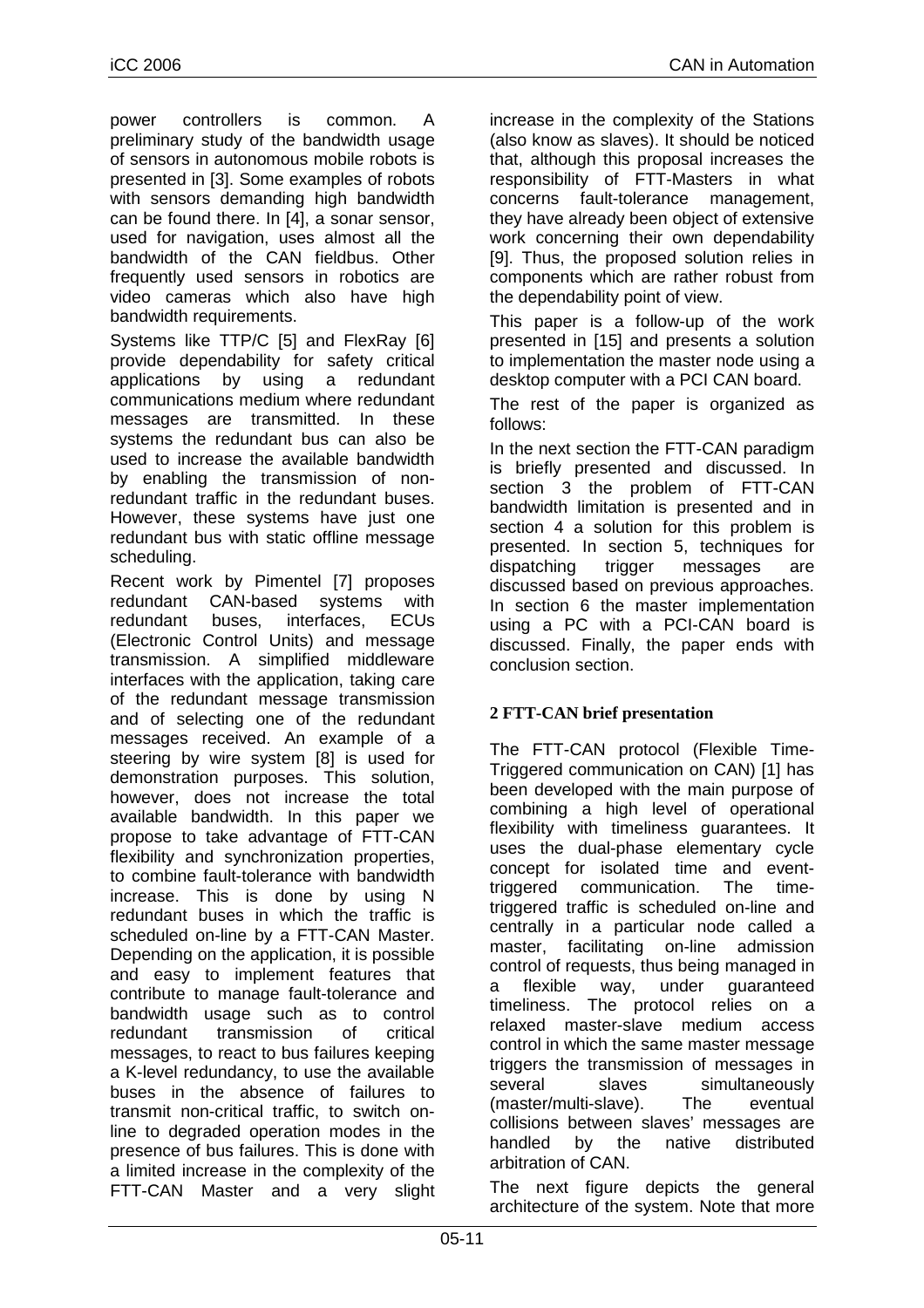than one master and more than one station can be used to provide redundancy.



**Figure 1: General architecture** 

FTT-CAN slots the bus time in consecutive Elementary Cycles (ECs) with fixed duration. All nodes are synchronized at the start of each EC by the reception of a particular message known as an EC trigger message (TM), which is sent by the master node. Within each EC the protocol defines two consecutive windows, asynchronous and synchronous, that correspond to two separate phases (see figure 2). The first is used to convey eventtriggered traffic, here called asynchronous because the transmission requests can be issued at any instant. The second is used to convey time-triggered traffic, herein called synchronous because its transmission occurs synchronously with the ECs. The synchronous window of the nth EC has a duration that is set according to the traffic scheduled for it. The schedule for each EC is conveyed by the respective EC trigger message (see figure 3). Since this window is placed at the end of the EC, its starting instant is variable and it is also encoded in the respective EC trigger message.

The communication requirements are held in a database located in the master node [10], the System Requirements Database (SRDB). This database holds several components, one of which is the Synchronous Requirements Table (SRT), that contains the description of the periodic message streams. Based on the SRT, an on-line scheduler builds the synchronous schedules for each EC (EC schedules). These schedules are then inserted in the data area of the appropriate EC trigger message (see Figure 3) and broadcasted with it. Due to the on-line nature of the scheduling function, changes performed in the SRT at run time will be reflected in the bus traffic within a bounded delay, resulting in flexible behaviour.



## **Figure 2: The elementary cycle in FTT-CAN**





It should also be noticed that, in FTTbased systems, the slave nodes are not allowed to retransmit synchronous massages affected by errors, to prevent cascading transmission errors [11].

## **3 The bandwidth problem**

In CAN 2.0A, the frame has 11 bits for message identification, 57 bits for control and stuff bits.

A message with the maximum length (8 Byte) can have 132 bits [12] including all the stuff bits, control and identification. Thus, with a usable data of 64 bits, the message occupies 132 bits, leading to an overhead of more than 50%. If the CAN message is 1 byte long, the payload is just 8 bits in a message which can be 62 bits in total, leading to an overhead of 87%. This means that, if a 1Mbps rate is used in the fieldbus, in the better case, just 500 kbps are available for payload data. This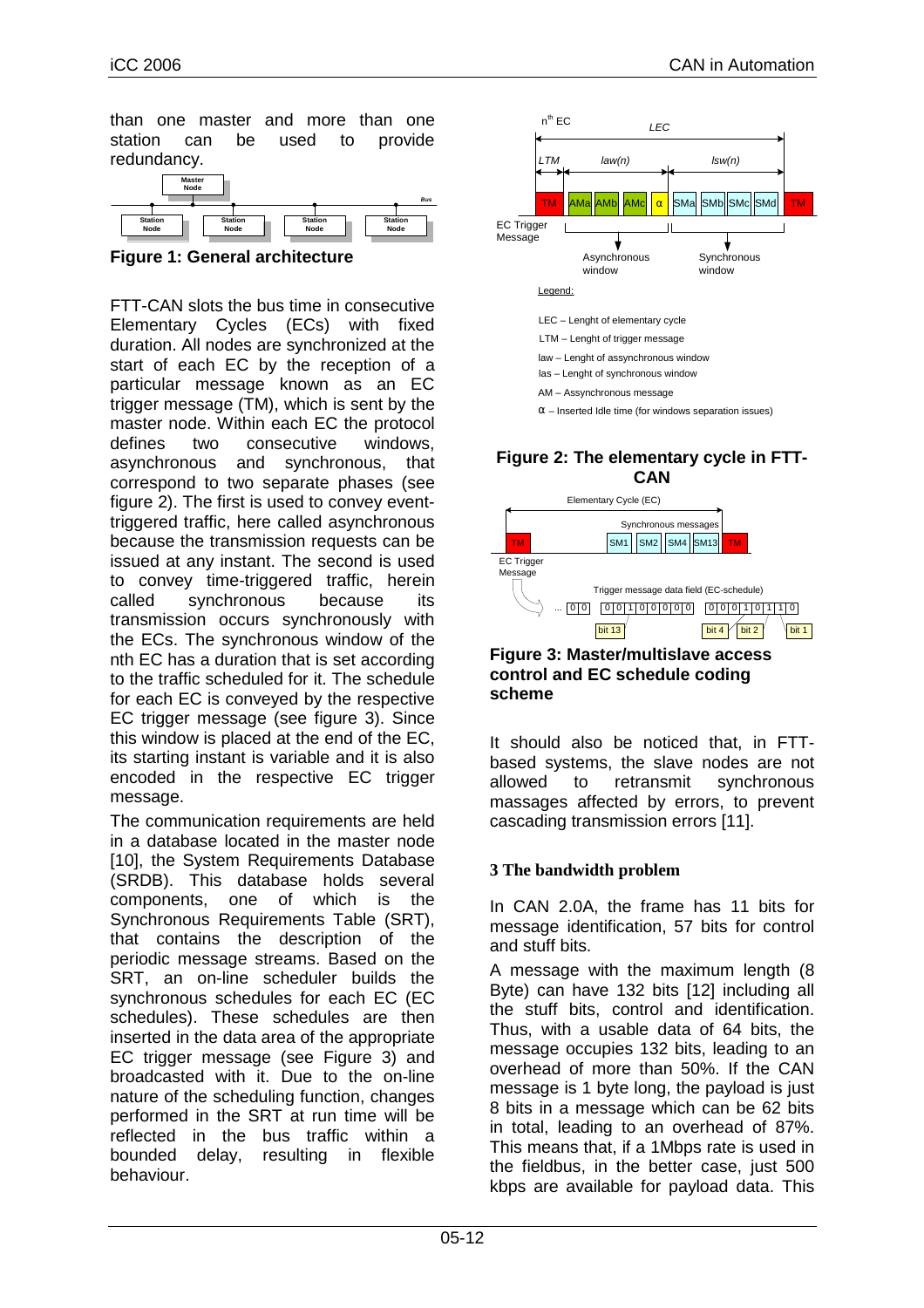analysis is even worse when using FTT-CAN.

The FTT-CAN protocol uses a CAN network which can run up to 1 Mbps. Therefore, like said previously, some of the available bandwidth is dedicated to the CAN protocol overhead. The FTT-CAN protocol also increases this overhead because it needs a synchronization message every Elementary Cycle. The overhead of the trigger message is 2.6% for a bit rate of 1Mbps and a Trigger message with 8 data bytes, and an EC of 5 ms. For the same parameters, but using 125 kbps, the overhead of the trigger message is 21.1%. For 250 kbps the trigger message overhead is about 10%. This bit rate is the limit in the reference implementation in PIC microcontrollers running at maximum speed.

The available bandwidth in the CAN fieldbus is also limited by the bus length. The maximum length for a bus running at 1 Mbps is 40 m. This limitation can be important if the bus will be used in an industrial environment or in an aircraft.

The CAN bus is not error free. In [13] bit errors assessment is made.

On the other hand, fault tolerance techniques developed for FTT-CAN do not contemplate bus failures, they just solve the problem of the failure of the master(s) and of protecting the bus from incorrect transmission made by the slaves [11], [14]. Thus, if the bus fails, all the system fails.

#### **4 Proposed architecture for redundancy and bandwidth improvement**

To overcome the limitations referred in the last section, a novel architecture capable of handling synchronous messages replication has been proposed by Silva et al. [15].

The system architecture is presented in next figure.



 **Figure 4: System architecture** 

In figure 1 the general architecture of the first release of FTT-CAN is presented. In this novel architecture more than one bus is used to permit redundant messages sending the same message in several buses. Moreover, the buses can be used to increase the available bandwidth available in the system sending different messages in different buses.

Note that the master node connects to all the buses in order to control all of them. However, due to communications requirements or even due to economical reasons, the slave nodes can connect to just one bus or a set of buses. In case salve nodes are connect to just one bus. they are unable to take advantage of improved bandwidth (to send redundant messages or to send different messages). However, they are simple and can be equal to the nodes used in the first release of the FTT-CAN.

The master redundancy techniques presented before by Ferreira et. al. [16] is still valid in the proposed architecture. It is still possible to use slave redundancy and bus guardians. However in this paper no further considerations on this issue will be made.

The hardware architecture of the new system is presented in Figure 5.

| Master Node                                    | Station Node 1                                 | Station Node 2                                 |
|------------------------------------------------|------------------------------------------------|------------------------------------------------|
| Application                                    | Application                                    | Application                                    |
| FTT Master Middleware                          | FTT Slave Middleware                           | FTT Slave Middleware                           |
| CAN<br>CAN<br><br>controller N<br>controller 1 | CAN<br>CAN<br><br>controller 1<br>controller N | CAN<br>CAN<br><br>controller 1<br>controller N |
|                                                | CAN Bus 1                                      |                                                |
|                                                |                                                |                                                |
| CAN Bus N                                      |                                                |                                                |

 **Figure 5: Hardware architecture** 

Each node (Master or Slave) has a layer (FTT layer) responsible for the management of the available CAN controllers while providing services to the application layer. These services in the master node are to manage the synchronous messages and in the slaves is the management of the synchronous and asynchronous messages.

As presented in Figure 3 the master node must issue Trigger Messages to the bus. These messages are for time slotting and contain the information about the synchronous messages that will be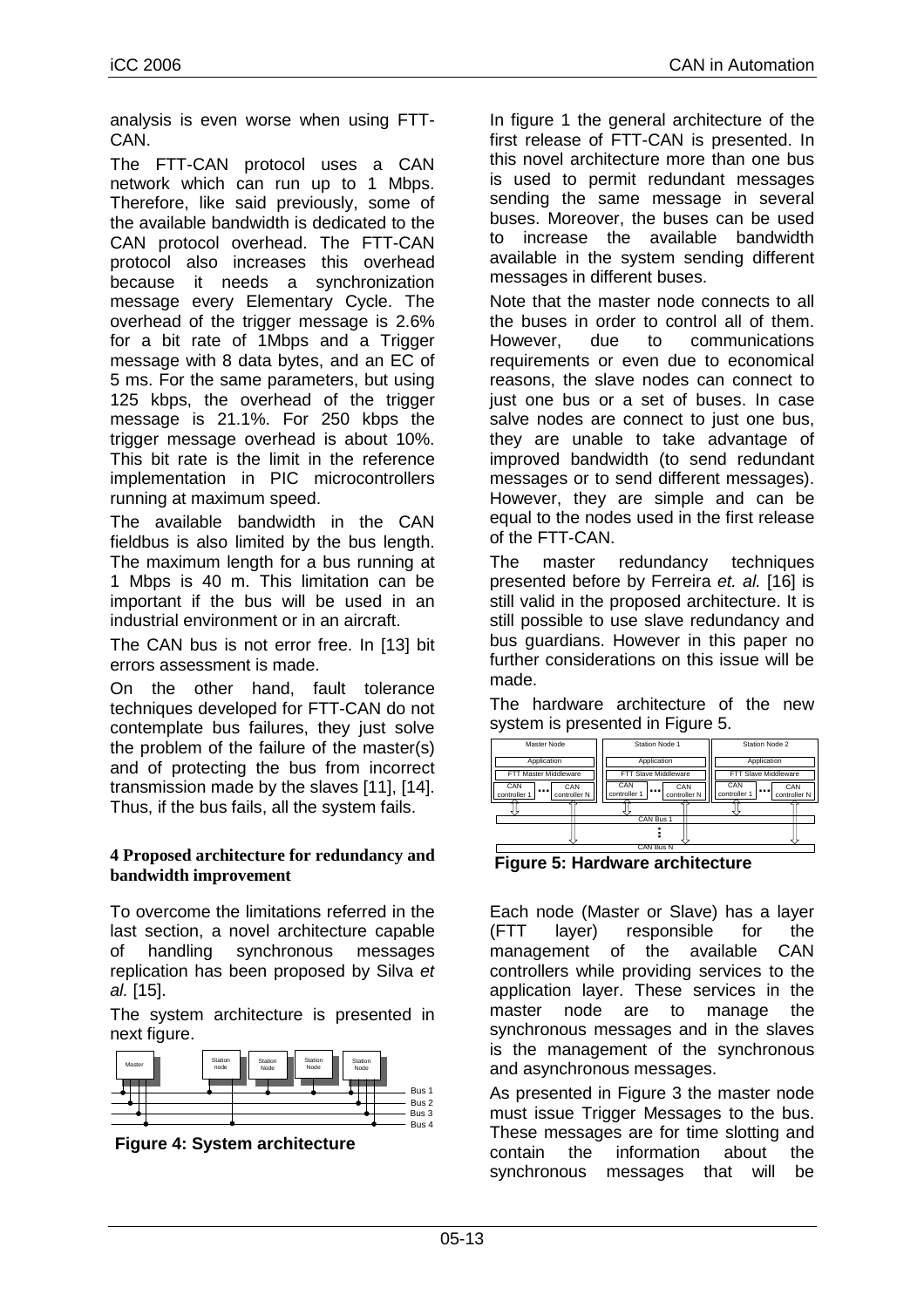transmitted in the current Elementary Cycle.

## **5 Trigger message dispatching**

If just one CAN bus is used, the master schedules the messages and, after, dispatch the Trigger Message to the bus. If more than one bus is used the master must issue a trigger message per each bus it is connected to. In this case several approaches can be used for the dispatching of the trigger messages and the meaning of the trigger flags [15]. For this paper we assume the use of a different trigger message in each bus. This means that each bus can be viewed at a self contained bus improving the flexibility for scheduling made by the master.

For the trigger flags, also, several approaches can be used. To have an efficient use of the available trigger flags the strategy we will use further in this document is each trigger flag has an independent meaning in each bus. The next figure presents an example of this strategy using three buses.



#### **Figure 6: Trigger message format and dispatching**

In the figure 6, trigger flag 0 is issued in the three buses. This means, the corresponding producer of message with identifier 0 in bus 1 must send the message in the current EC. However, other producer, or the same, must send a message with identifier 0 in the bus 2. This message can be the same message as in bus 1, or not. This means that each

message is identified by its CAN identification and the bus where it is send.

Thus, the redundancy control and replica management are performed by the application layer (see Figure XXX) and is not responsibility of the FTT layer. The application is responsible for the correct use of the available buses and CAN identifiers. Moreover, the application must have a-priori knowledge of the buses the nodes are connected to (please recall that the slaves can connect to just one bus or a set of buses). However, they must connect to all available buses in order to control the total bandwidth in the system.

## **6 Master implementation**

The available slaves for the first release of FTT were developed in a Microchip PIC18F258. This microcontroller provides 32Kb of Flash memory, 1.5Kb of RAM memory and one CAN controller. The master was also implemented in this microcontroller. However, because it just has one built-in CAN controller this microcontroller is not suitable for the master of the new FTT-CAN implementation. It is necessary a microcontroller with more than one built-in CAN controller, or an external CAN controller that can be connected to the microcontroller. Connecting an external controller requires more software and hardware, low latency access to the internal registers of the controller, and so, we will not considerer this option further.

The slaves can use just one bus thus, the same hardware platform was used in the scope of this work.

The master for the present version was implemented in a desktop computer with a PCI-CAN board from EMS [17]. This board connects to the PCI bus of the computer and has two Philips SJA1000 CAN controllers.

The Desktop computer runs the RTAI with 2.6.9 kernel and Linux operation system (Fedora Core 3 distribution). RTAI is a freeware application interface with real time support for Linux.

The global architecture of the software is presented in Figure 7.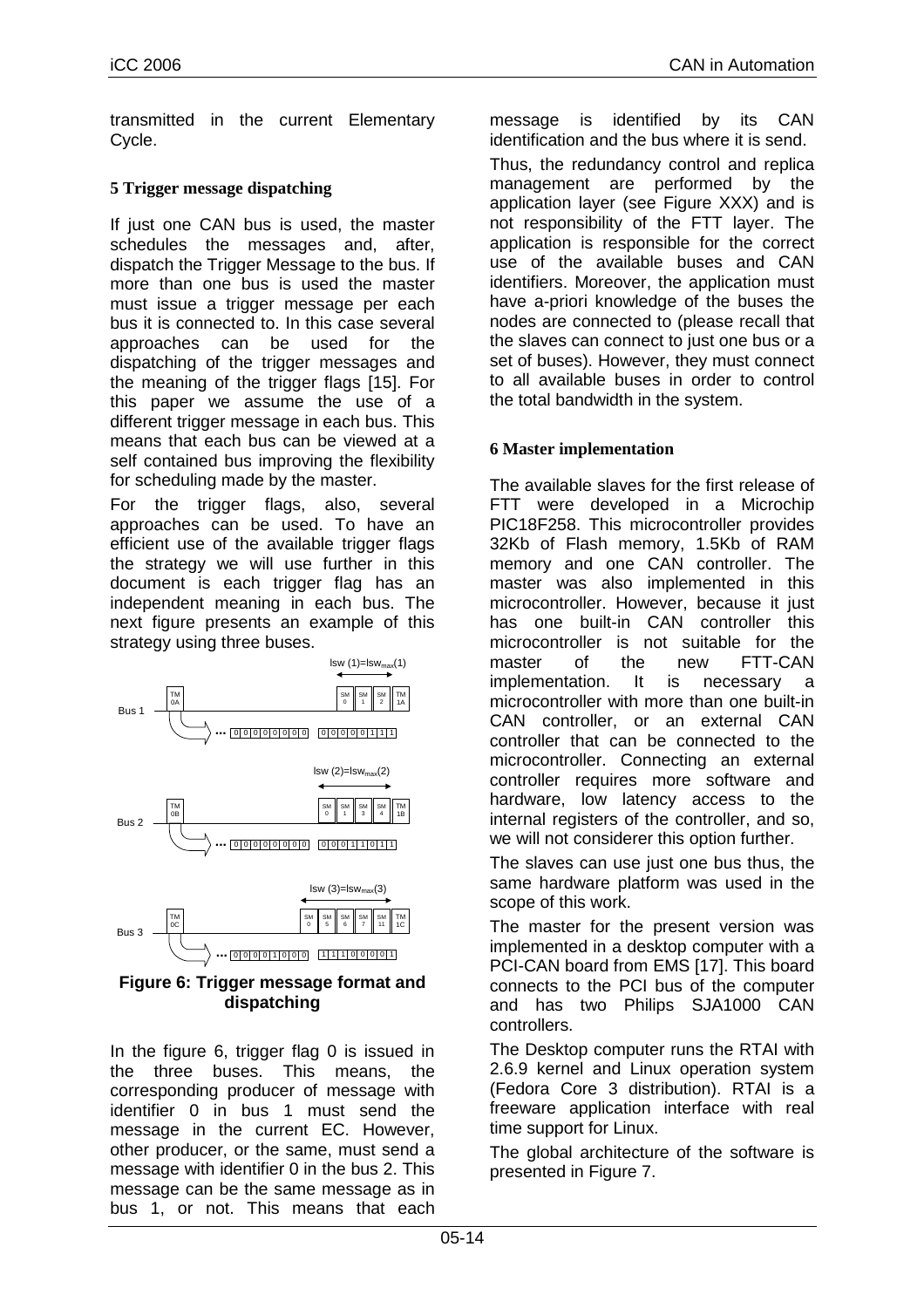

**Figure 7: General master architecture** 

The master node has a Synchronous Requirement Table, a Scheduler and a Dispatcher per each available CAN controller. Both the dispatchers and the scheduler work independently from each other.

Based on the synchronous requirements, the schedulers build an independent schedule for the next EC. The dispatchers, using the time information provided by the timer generator, dispatch the different trigger messages in each bus the same time.

The RTAI operation system provides functionalities for task and time management, for accessing to the PCI bus and to manage the hardware interrupts. The schedulers and the dispatchers were developed in the kernel space to have minimum interference from the operation system and application interference.

The timer manager is a periodic task which triggers the dispatcher that, in turn, triggers the scheduler to build the schedule for the next Elementary Cycle.

The real-time driver for the PCI CAN board was developed in the kernel space using the facilities of the RTAI application interface to access to PCI bus and to manage the hardware interrupts.

Currently, we are assessing the performance of the master implementation in the PC, using the PCI-CAN board.

Some experiments to measure the time difference between two "parallel" trigger messages are being designed. The computing time of two "parallel" scheduling operations is also being assessed.

## **7 Conclusions**

This paper presents a new architecture to improve the bandwidth and the faulttolerance of FTT-CAN. To achieve this objective, several CAN buses were used, either transmitting the same message in different buses (spatial redundancy) or different messages in different buses, increasing the available bandwidth.

The slaves can be the same used in the early version of FTT-CAN, with just one CAN controller. Thus, the total available bandwidth is not used by each slave individually. Moreover, the slaves also can use more than one bus to transmit in more than one bus. However, if just one bus is used, the slaves remain simple (are the same of the early versions of FTT-CAN) and with low price.

On the other hand, the master node must control all the available buses. Thus, a processor or microcontroller with more than one CAN bus or an external controller is necessary to develop it. In this work a desktop computer with a PCI CAN board have been used. The implementation of the master firmware is done using the functionalities provided by RTAI to manage timer, the PCI bus and the hardware interrupts.

In the future, the implementation of the slave nodes will be done in a desktop computer. The slave node and the master will be implemented in a low cost microcontroller from microchip, the dsPIC 30F6012A, which has 2 built in CAN controllers.